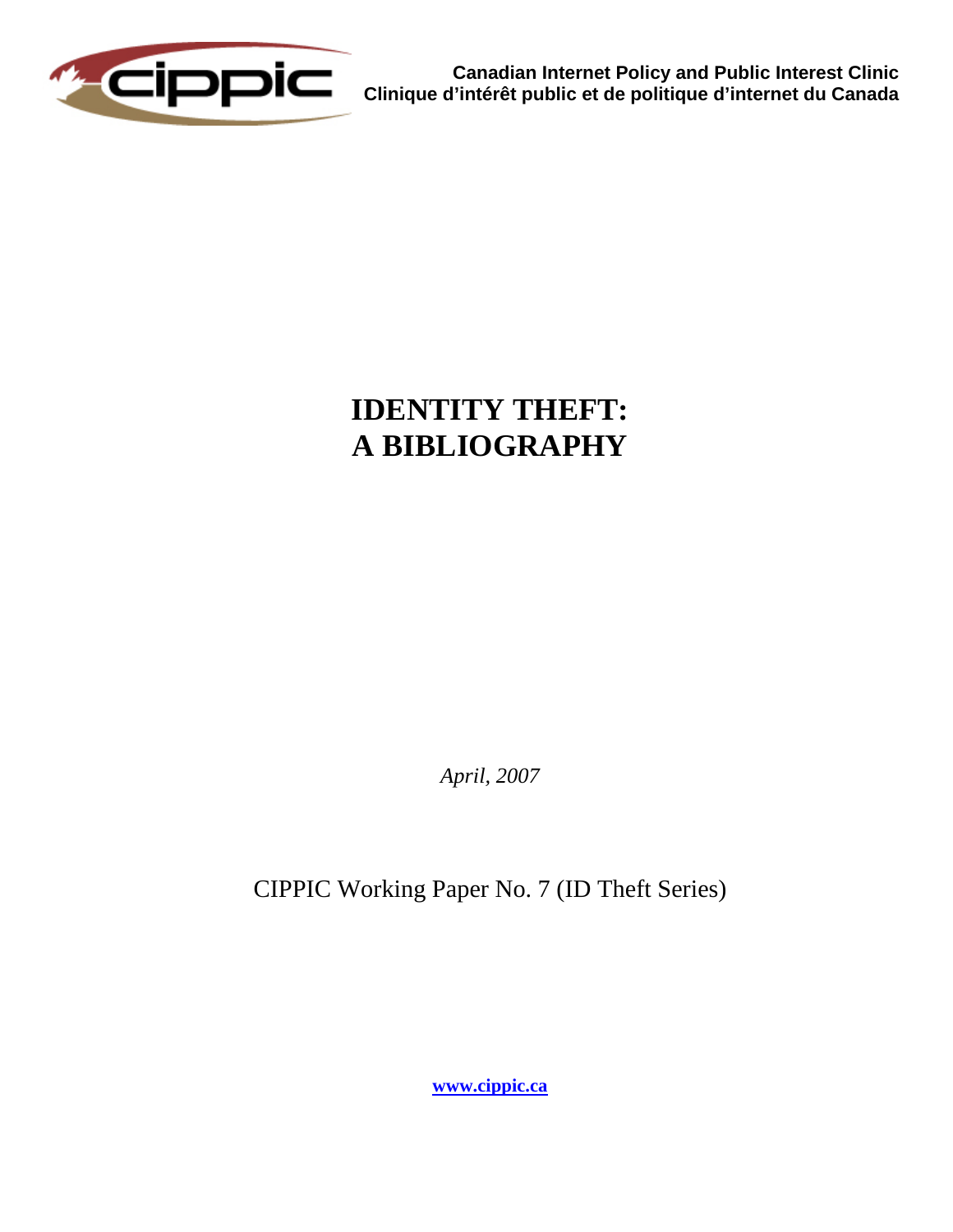# **CIPPIC Identity Theft Working Paper Series**

This series of working papers, researched in 2006, is designed to provide relevant and useful information to public and private sector organizations struggling with the growing problem of identity theft and fraud. It is funded by a grant from the Ontario Research Network on Electronic Commerce (ORNEC), a consortium of private sector organizations, government agencies, and academic institutions. These working papers are part of a broader ORNEC research project on identity theft, involving researchers from multiple disciplines and four post-secondary institutions. For more information on the ORNEC project, see [www.ornec.ca](http://www.ornec.ca/) .

Senior Researcher: Wendy Parkes Research Assistant: Thomas Legault Project Director: Philippa Lawson

#### **Suggested Citation:**

CIPPIC (2007), "Identity Theft: A Bibliography", CIPPIC Working Paper No.7 (ID Theft Series), April 2007, Ottawa: Canadian Internet Policy and Public Interest Clinic.

# **Working Paper Series:**

No.1: Identity Theft: Introduction and Background

No.2: Techniques of Identity Theft

No.3: Legislative Approaches to Identity Theft

No.3A: Canadian Legislation Relevant to Identity Theft: Annotated Review

No.3B: United States Legislation Relevant to Identity Theft: Annotated Review

No.3C: Australian, French, and U.K. Legislation Relevant to Identity Theft: Annotated Review

No.4: Caselaw on Identity Theft

No.5: Enforcement of Identity Theft Laws

No.6: Policy Approaches to Identity Theft

No.7: Identity Theft: Bibliography

# **CIPPIC**

The Canadian Internet Policy and Public Interest Clinic (CIPPIC) was established at the Faculty of Law, University of Ottawa, in 2003. CIPPIC's mission is to fill voids in law and public policy formation on issues arising from the use of new technologies. The clinic provides undergraduate and graduate law students with a hands-on educational experience in public interest research and advocacy, while fulfilling its mission of contributing effectively to the development of law and policy on emerging issues.

Canadian Internet Policy and Public Interest Clinic (CIPPIC) University of Ottawa, Faculty of Law 57 Louis Pasteur, Ottawa, ON K1N 6N5 tel: 613-562-5800 x2553 fax: 613-562-5417 www.cippic.ca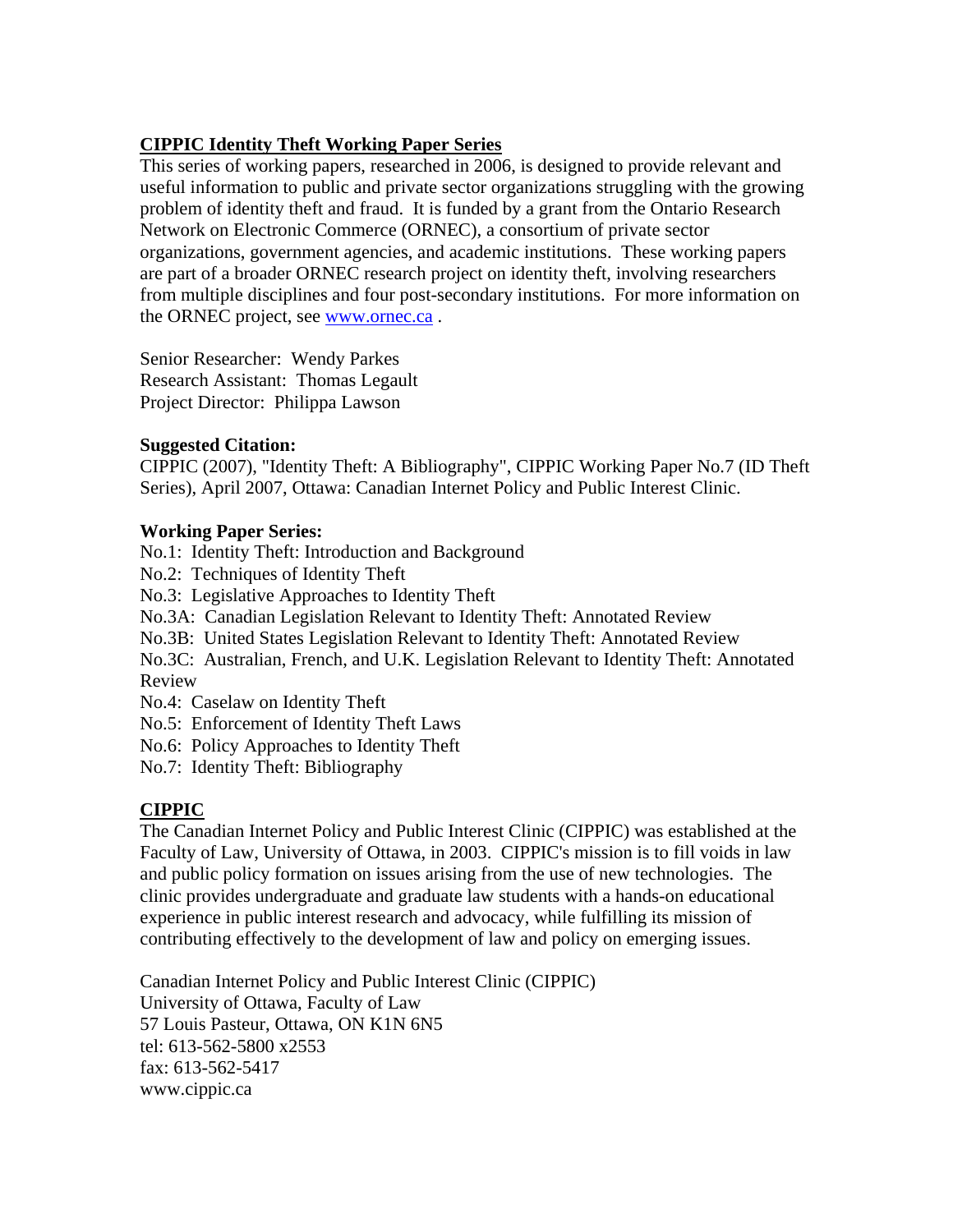# **TABLE OF CONTENTS**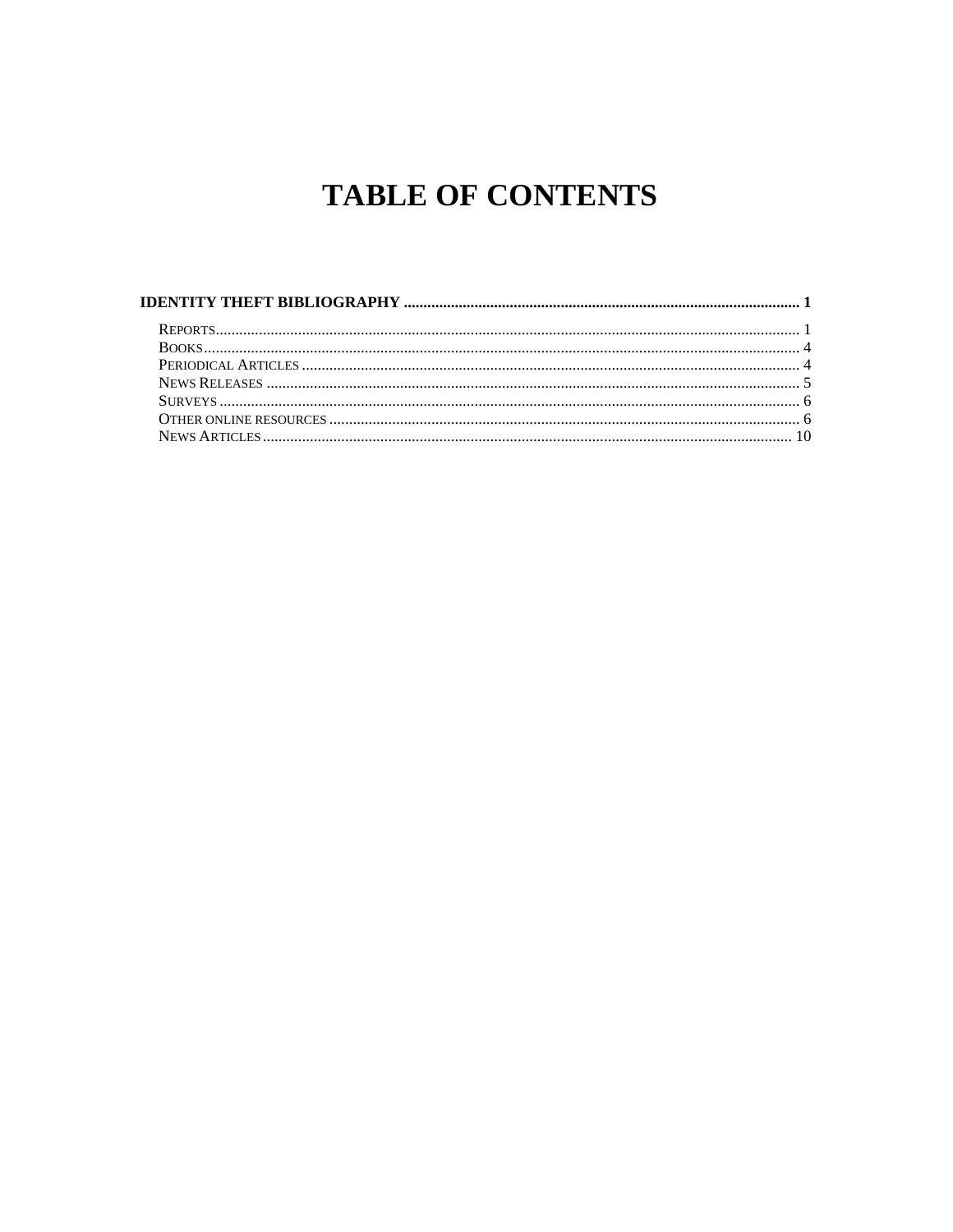# **IDENTITY THEFT BIBLIOGRAPHY**

#### <span id="page-3-0"></span>**Reports**

- Alberta Motor Association, "Identity Theft", online: <http://www.ama.ab.ca/images/ images\_pdf/IdentityTheftFINAL.pdf>.
- Atherley, Gordon, "Identity Theft in Healthcare A White Paper", Greyhead Associates (January 2006), online: Teranet Inc. <http://www.teranet.ca/corporate/ publications/Identity\_Theft\_In\_Healthcare.pdf>.
- B.C. Freedom of Information and Privacy Association, "PIPEDA and Identity Theft: Solutions for Protecting Canadians" (March 2005).
- Bi-national Working Group on Cross-Border Mass Marketing Fraud, *Report on identity theft* (October 2004), online: <http://www.psepc-sppcc.gc.ca/prg/le/bs/report-en.asp>.
- Canada, Department of the Solicitor General and U.S. Department of Justice, *Public Advisory: Special report for Consumers on Identity Theft* (2003).
- Canadian Bankers Association, *Identity Theft: A prevention policy is needed*, 2<sup>e</sup> ed. (January, 2005), online: Canadian Bankers Association <http://www.cba.ca/en/ content/reports/Identity%20Theft%20-%20A%20Prevention%20Policy%20is%20 Needed%20ENG.pdf>.
- Canadian Internet Policy and Public Interest Clinic (CIPPIC), "Approaches to Security Breach Notification" (9 January 2007), online: CIPPIC <http://www.cippic.ca/ en/bulletin/BreachNotification\_9jan07-print.pdf>.
- Canadian Internet Policy and Public Interest Clinic (CIPPIC), "Compliance with Canadian Data Protection Laws: Are Retailers Measuring Up?" (May 2006), online: CIPPIC <http://www.cippic.ca/en/news/documents/May1-06/PIPEDAComplianceReport.pdf>.
- Collins, J.M. and Hoffman, S.K. "Identity Theft: Predator Profiles", Submitted to Security Journal. Manuscript available from JudithCollins - judithc@msu.edu (2004).
- Consumer Measures Committee, *Working Together to Prevent Identity Theft* (6 July , 2005), online <http://cmcweb.ca/epic/internet/incmc-cmc.nsf/vwapj/Consultation%20 Workbook\_IDTheft.pdf/\$FILE/Consultation%20Workbook\_IDTheft.pdf>.
- Criminal Analysis Branch, Criminal Intelligence Program, *Hackers: a Canadian Police Perspective* (30 May 2001), online: Royal Canadian Mounted Police (RCMP) [http://www.rcmp](http://www.rcmp/).
- Criminal Intelligence Service Canada, *Identity Theft* (8 August 2005), online: Criminal Intelligence Service Canada <http://www.cisc.gc.ca/annual\_reports/annual\_report2005 /identity theft  $2005$  e.htm>.
- Criminal Intelligence Service Canada, *The Organized Crime Marketplace in Canada*, (2005), online: Criminal Intelligence Service Canada <http://www.cisc.gc.ca/annual\_ reports/annualreport2005/technology\_and\_ crime\_2005\_e.htm>.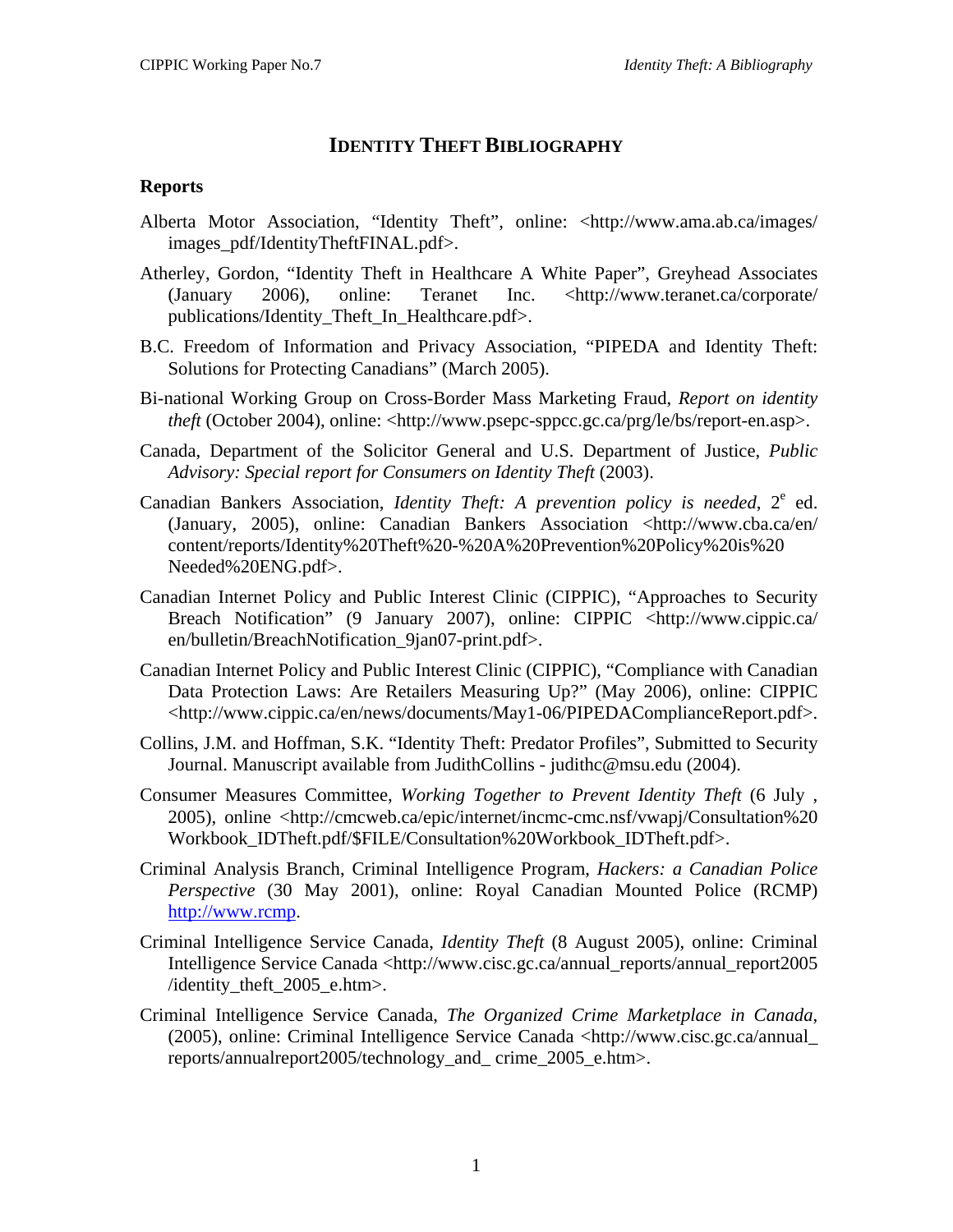Department of Justice Canada, *Consultation Document on Identity Theft* (October 2004).

- Department of Justice, *Identity Theft: Consultation on Proposals to Amend the Criminal Code* (June 2006).
- Electronic Privacy Information Center (EPIC), "Gramm-Leach-Bliley Act Page (GLBA)" (21 January 21 2005), online: EPIC <http://www.epic.org/privacy/glba/>.
- Electronic Privacy Information Center (EPIC), *The Fair Credit Reporting Act (FCRA) and the Privacy of Your Credit Report* (7 October 2005), online: EPIC <http://www.epic.org/ privacy/fcra/>.
- Elston, Michael J. and Stein, Scott A., "International Cooperation in On-Line Identity Theft Investigations: A Hopeful Future but a Frustrating Present" (July 2006), online: International Society for the Reform of Criminal Law <http://www.isrcl.org/Papers/Elston%20and %20Stein.pdf>.
- Federal Deposit Insurance Corporation Division of Supervision and Consumer Protection, *Putting an End to Account-Hijacking Identity Theft* (14 December 2004), online: Federal Deposit Insurance Corporation <http://www.fdic.gov/consumers/consumer/ idtheftstudy/identity\_theft.pdf>.
- Federal Trade Commission, *Cybersecurity and Consumer Data: What's at Risk for the Consumer?*, (19 November 2003), online: Federal Trade Commission <http://www.ftc.gov/os/2003/11/031119swindletest.htm>.
- Federal Trade Commission, *Data Breaches and Identity Theft* (16 June 16 2005), online: Consumer.gov <http://www.consumer.gov/idtheft/pdf/ftc\_06.16.05.pdf>.
- Federal Trade Commission, *National and State Trends in Fraud & Identity Theft January - December 2003* (22 January 2004), online: Consumer.gov <http://www.consumer.gov/sentinel/pubs/Top10Fraud2003.pdf>.
- Gayer, Jennette, "Policing Privacy: Law Enforcement's Response to Identity Theft", CALPIRG Education Fund (May 2003), online: CALPIRG <http://www.calpirg.org/reports/ policingprivacy2003.pdf>.
- Government of South Australia, Office of Consumer and Business Affairs, Case Studies (13 June 2006), online: Government of South Australia, Office of Consumer and Business **Affairs**, **Affairs**, **online**: <http://www.ocba.sa.gov.au/consumeradvice/protection/idtheft/ studies.html>.
- Fraser, Mark Hayes, "Responsibility for Security Breaches: Towards a Workable Standard", Privacy Centre of Excellence, online: <http://www.cacr.math.uwaterloo.ca/ conferences/2006/psw/Hayes.pdf>.
- Hillebrand, Gail, "After the FACT Act: What States Can Still Do to Prevent Identity Theft", Consumers Union, online: Consumers Union <http://www.consumersunion.org/pdf/FACT-0104.pdf>.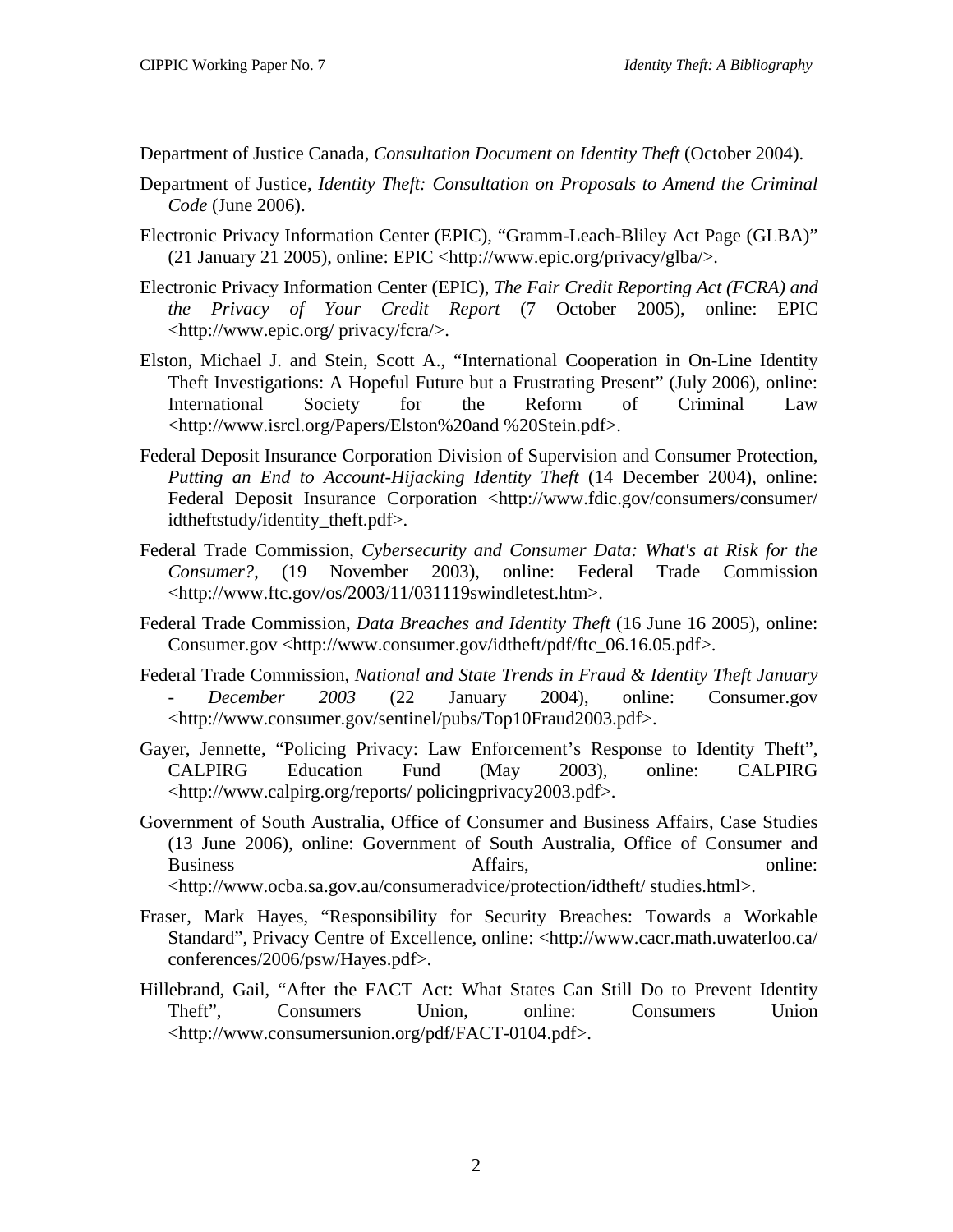- Industry Canada, *Principles for Electronic Authentication A Canadian Framework* (May 2004), online: Strategis <http://strategis.ic.gc.ca/epic/site/ecic-ceac.nsf/vwapj/ Authentication.pdf/\$file/Authentication.pdf>.
- Information and Privacy Commission of Ontario, *Identity Theft Revisited: Security is Not Enough* (September 2005), online: Office of the Information and Privacy Commission of Ontario <http://www.ipc.on.ca/images/Resources/idtheft-revisit.pdf>.
- Information Technology Association of Canada (ITAC), "ITAC comments on CMC Discussion Paper" (September 2005), online: ITAC <http://www.itac.ca/Library/ PolicyandAdvocacy/CyberSecurityandPrivacy/05Sept15IDTheft.pdf>
- Judges Technology Advisory Committee, *Discussion Paper: Open Courts, Electronic Access To Court Records, And Privacy* (May 2003), online: Canadian Judicial Council <http://www.cjc-ccm.gc.ca/cmslib/general/OpenCourts-2-EN.pdf>.
- Kahn, Charles M. and Roberds, William, "Credit and Identity Theft" (August 2005) Federal Review Bank of Atlanta Working Paper Series, Working Paper 2005-19.
- Information and Privacy Commission of Ontario, *What to do if a privacy breach occurs: Guidelines for government organizations* (May 2003), online: Office of the Information and Privacy Commissioner/Ontario <http://www.ipc.on.ca/docs/ prbreach.pdf>.
- Lawson, Philippa and Lawford, John, "Identity Theft: The Need for Better Consumer Protection*,* Public Interest Advocacy Centre", Public Interest Advocacy Centre (November 2003), online: Public Interest Advocacy Centre <http://www.piac.ca/files/idtheft.pdf>.
- Liberty Alliance, *Whitepaper: Identity Theft Primer*, (5 December 2005).
- Nathanson Centre, "Organized Crime in Canada: A Quarterly Summary July to September 2003", online: Nathanson Centre for the Study of Organized Crime and Corruption <http://www.yorku.ca/nathanson/CurrentEvents/2003\_Q3.htm>.
- Newman, Graeme R. and McNally, Megan M., "Identity Theft Literature Review" (July 2005), online: National Criminal Justice Reference Service <http://www.ncjrs.gov/pdffiles1/nij/grants/210459.pdf>.
- Office of the Auditor General of Canada, 2002 *Report of the Auditor General of Canada 2002 Status Report*, c. 1 Human Resources (8 October 2002), online: Office of the Auditor General of Canada <http://www.oag-bvg.gc.ca/domino/reports.nsf/html 20020901ce.html/\$file/20020901ce.pdf>.
- Office of the Information and Privacy Commissioner for British Columbia, *Investigation Report F06-01* (31 March 31 2006), online: Office of the Information and Privacy Commissioner for British Columbia <http://www.oipcbc.org/orders/investigation \_reports/InvestigationReportF06-01.pdf>.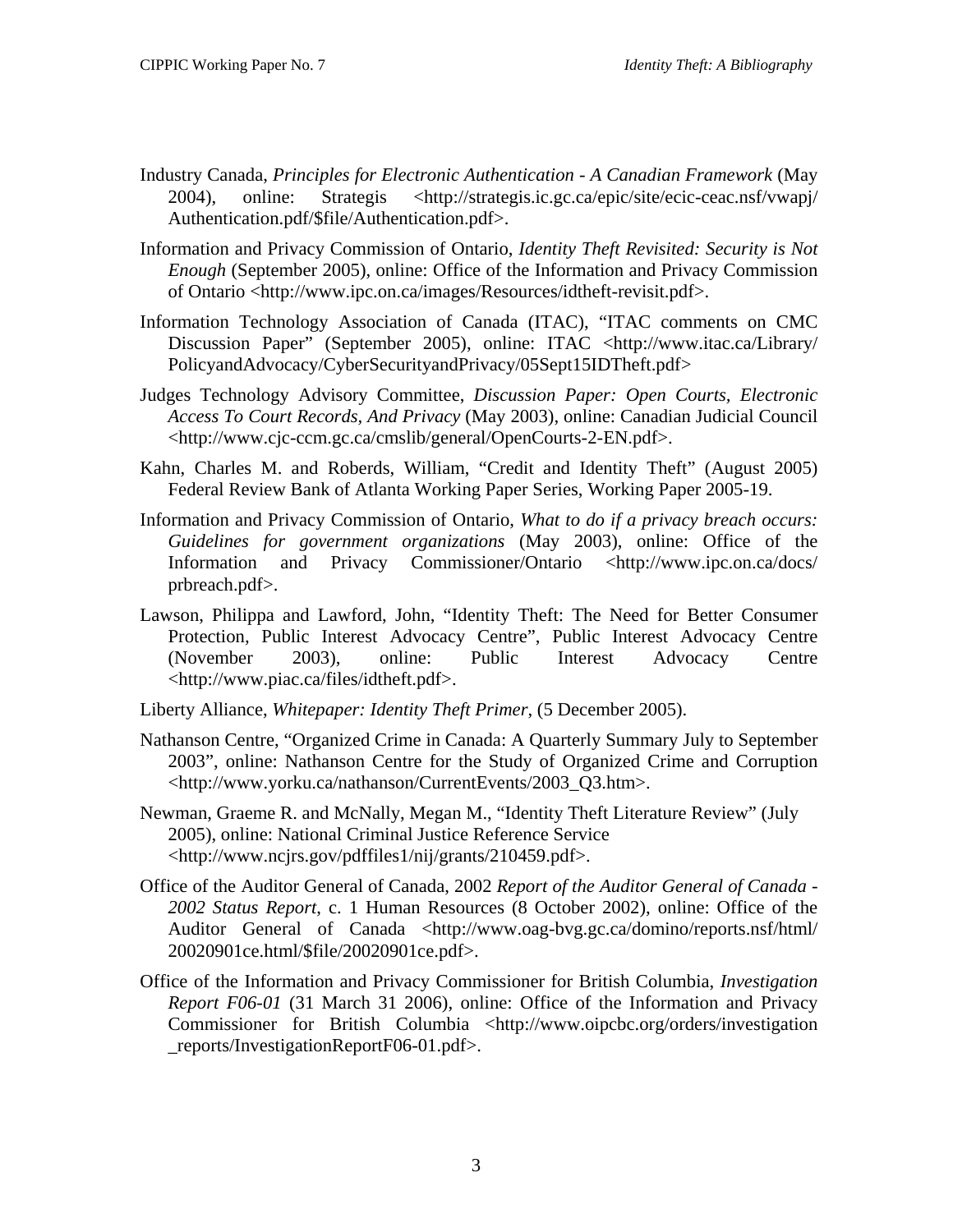- <span id="page-6-0"></span>Public Policy Forum, "Public Policy Forum Roundtable on Identity Theft and Identity Fraud", (June 2003), online: Public Policy Forum <http://www.ppforum.ca /ow/identity\_theft\_fraud.pdf>.
- State of California, *Locking up the Evil Twin: a Summit on Identity Theft Solutions,* (1 March 2005), online: ID Theft Summit Site <http://www.idtheftsummit.ca.gov/2005\_report.pdf>.
- State of California, *Teaming up Against Identity Theft,* (23 February 2006), online: ID Theft Summit Site <http://www.idtheftsummit.ca.gov/2006\_summitsummary.pdf>.
- Uniform Law Conference of Canada, "Online Consumer Protection: a Study on Regulatory Jurisdiction in Canada" (July 2001), online: Uniform Law Conference of Canada <http://www.ulcc.ca/en/cls/index.cfm? sec=4&sub=4n>.

# **Books**

- Craats, Rennay, *Identity Theft: the scary new crime that targets all of us* (Toronto: Altitude Publishing, October 2005).
- Gaston, Jim and Wing, Paul K., *Protecting Your Money, Privacy & Identity from Theft, Loss and Misuse* (Toronto: The Canadian Institute of Chartered Accountants, 2003).
- Lininger, Rachael and Dean Vines, Russel, *Phishing Cutting the Identity Theft Line* (Indianapolis, Indiana: Wiley Publishing, 2005).
- Sullivan, Bob, *Your Evil Twin: Behind the Identity Theft Epidemic* (Hoboken, New Jersey: John Wiley & Sons, 2004)
- U.S. Department of Justice, *Identity Theft*, Problem-Oriented Guides for Police Problem-Specific Guides Series, No. 25 (June 2004), online: U.S. Department of Justice <http://www.cops.usdoj.gov/mime/ open.pdf?Item=1271>.

# **Periodical Articles**

- Chawki, Mohamed and Wahab, Mohamed S Abdel, "Identity Theft in Cyberspace : Issues and Solutions" (2006) 11 no. 1 Lex Electronica, online: Lex Electronica <http://www.lex-electronica.org/articles/v11-1/chawki\_abdel-wahab.pdf>.
- Diedrich, Bill, "Chapter 254: Closing the Loopholes on Identity Theft, But at What Cost?" (2005) 34 McGeorge Law Review.
- Gazette, "How can police agencies keep up with new technology?" (2005) 67 Issue 1 Gazette , online: Gazette <http://www.gazette.rcmp.gc.ca/article-en.html?&article\_id  $=91$ .
- Hinduja, Sameer, "Perceptions of local and state law enforcement concerning the role of computer crime investigative teams" (2004) 27 no. 3 Policing: An International Journal of Police Strategies & Management.

Hoar, Sean B., "Identity Theft: The Crime of the New Millennium" (2001) 80 Oregon L.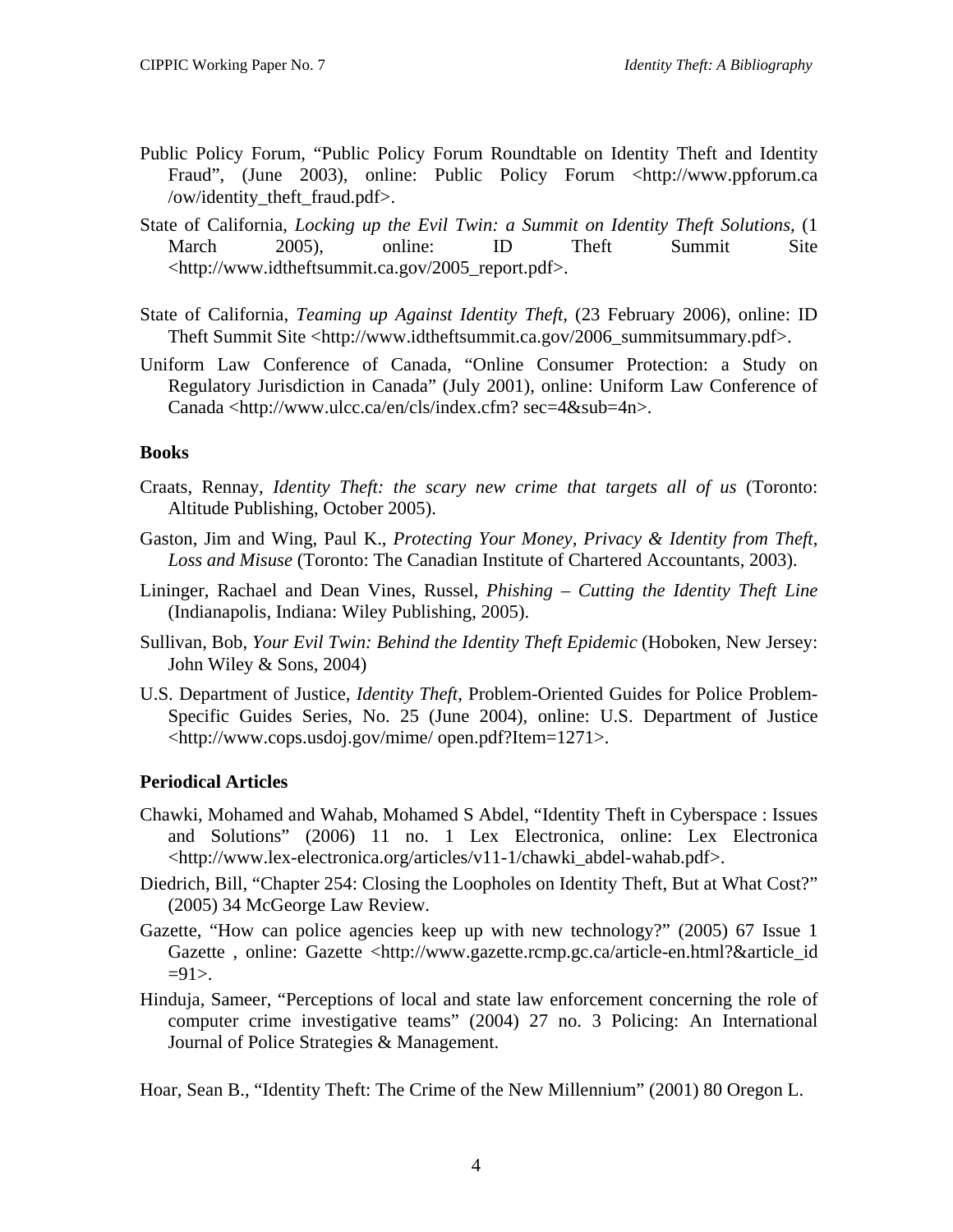- <span id="page-7-0"></span>Kim, Michael W., *How countries handle computer crime*, MIT 6.805/STS085: Ethics and Law on the Electronic Frontier, Fall 1997, online: MIT Computer Science and Artificial Intelligence Laboratory <http://www.swiss.ai.mit.edu/6.805/studentpapers/fall97-papers/kim-crime.html>.
- Lysecki, Sarah "Privacy experts call for tougher penalties" 32 No. 5 Computing Canada (April 7, 2006), online: itbusiness.ca <http://www.itbusiness.ca/it/client/en/home/ DetailNewsPrint.asp?id=39048>.
- Sutton, Neil, "Canadian financial institutions among global leaders in security", ITBusiness.ca (13 June 13 2006), online: ITBusiness.ca <http://www.itbusiness.ca/ it/client/en/home/ News.asp?id=39775&cid=7>
- Jason Turcotte, "Spyware threats skyrocket for enterprises"*,* Application Development Trends (14 June 14 2006), online: Application Development Trends <http://www.adtmag .com/article.aspx?id=18724>.
- Wang, Wenjie, Yuan, Yufei and Archer, Norm, "A Contextual Framework for Combating Identity Theft", 2006, IEEE Security & Privacy.

# **News Releases**

- AOL Canada "Identity Theft Rated Primary Online Security Concern Among Canadians"  $(29 \text{ March } 2005)$ , online: AOL.ca <http://canada.aol.com/press/press  $(03 \text{ } 29 \text{ } 05.$ adp>.
- Arizona Attorney General Terry Goddard "Message from the Attorney General" (2006), online: Arizona Attorney General Terry Goddard <http://www.azag.gov/ messages/FraudFighterAccounts03\_02\_2006.html>.
- Asia Pacific Economic Cooperation (APEC) "Press Release on the Privacy Framework", online: Asia Pacific Economic Cooperation (APEC) <http://www.apec.org/apec/ news\_\_\_media/fact\_sheets/apec\_privacy\_framework.html>.
- BBBOnLine "Special Report BBB/Javelin Strategy 2005 Identity Fraud Survey" (January 2005 vol.5 no. 1), online: BBBOnLine <http://www.bbbonline.org/update/issue.asp? ID=48>.
- Better Business Bureau "New Research Shows Identity Fraud Growth Is Contained and Consumers Have More Control Than They Think" (31 January 2006), online: Better Business Bureau <http://www.bbb.org/alerts/article.asp?ID=651>.
- British Columbia Pharmacy Association "Greater Sharing of PharmaNet Information is Good for Patients, Say Pharmacists" (17 May 2006): online: CCNMatthews <http://www.ccnmatthews.com/news/releases/show.jsp?action=showRelease& searchText=false&showText=all&actionFor=595385>.
- City of Calgary "Follow-up to shop breaking at the Canada Customs and Revenue Agency offices" (6 October 2003), online: City of Calgary <http://www.gov.calgary.ab.ca/citybeat/public/2003/10/release.20031006\_193103\_70 97\_0>.
- CNW Group "Province Continues Improvements To Driver's Licence Security" (17 March 2006), online: CNW Group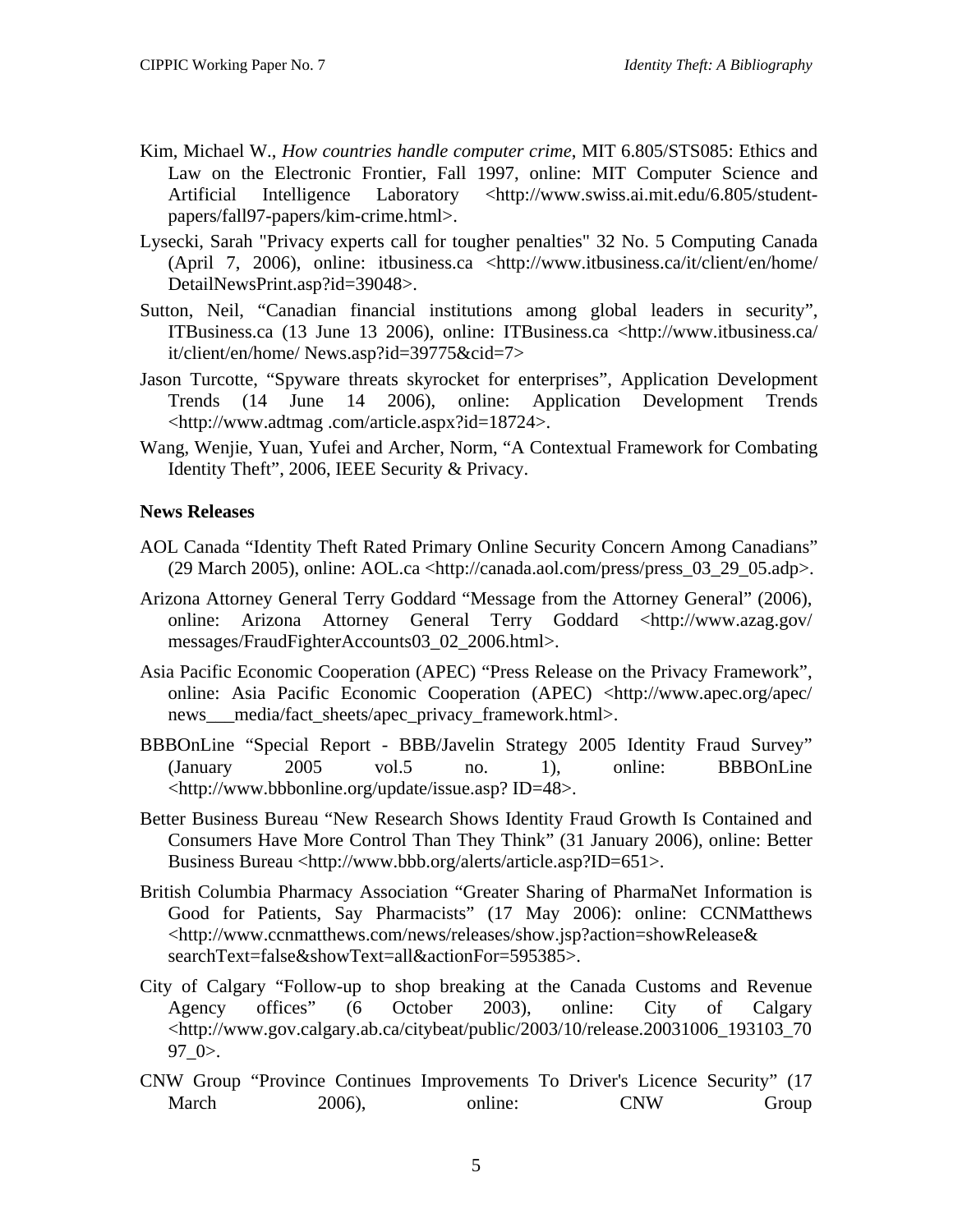<span id="page-8-0"></span><http://www.newswire.ca/en/releases/archive/March 2006/17/c3302.html>.

- Industry Canada "Consumer Ministers Advance Initiatives to Protect Consumers in a Marketplace Without Borders" (16 January 2004), online: Industry Canada <http://www.ic.gc.ca/cmb/welcomeic.nsf/261ce500dfcd7259852564820068dc6d/852 56a5d006b972085256 e1d00739b27!OpenDocument>.
- Massey University "Google hacking' attacks rising" (19 May 2006), online: Massey University <http://masseynews.massey.ac.nz/2006/Massey\_News/issue-08/stories/01- 08-06.html>.
- NO2ID "ID cards will increase identity theft, warn experts" (1 February 2006), online: NO2ID <http://www.no2id.net/news/pressRelease/release.php?name=ID%20cards %20will%20increase%20identity%20theft>.
- Office of the Press Secretary "Executive Order: Strengthening Federal Efforts to Protect Against Identity Theft" (10 May 2006), online White House <http://www.whitehouse.gov/news /releases/2006/05/20060510-3.html>.
- Ottawa Police Service "Canadian and American Strategy to Combat Identity Theft" (6 September 2005), online: Ottawa Police Service <http://www.ottawapolice.ca/ en/serving\_ottawa/media\_room/news.cfm?nr\_id=2708>.
- Passport Canada "Order Amending the Canadian Passport Order (SI/2001-121)" (1 September 2004), online: Passport Canada <http://www.ppt.gc.ca/publications/ order\_04-113\_e.aspx>.
- U.S Department of Homeland Security, "U.S. Secret Service's Operation Firewall Nets 28 Arrests" (28 October 2004), online: United States Secret Service <http://www.secretservice.gov/press/pub2304.pdf>.

# **Surveys**

- Ipsos-Reid, "Concern about Identity Theft Growing in Canada" (28 February 2005).
- Ipsos-Reid, "Canadians and Identity Theft: Concern on the Rise" (16 October 2005).
- Ipsos-Reid, "Concerns Over Identity Theft on the Rise" (22 November 2005).
- Ipsos-Reid, "One-Quarter of Canadian Adults (24%) Have Been Touched by Identity Theft" (7 March 2006).
- Websense, Inc., "Websense Web@Work Survey: Nearly One in Five Organizations Hit by Keyloggers in 2006" (15 May 2006), online: FRESHNEWS.com <http://www.freshnews.com/cgi-bin/jsj\_news/print.cgi?article\_ID=31879>.

# **Other online resources**

- 2600: The Hacker Quarterly, online: 2600: The Hacker Quarterly  $\langle \text{http://www.2600.com/}.$
- ACSYS "Interac Online: Customer Service Rules" (1 March 2005), online: Interac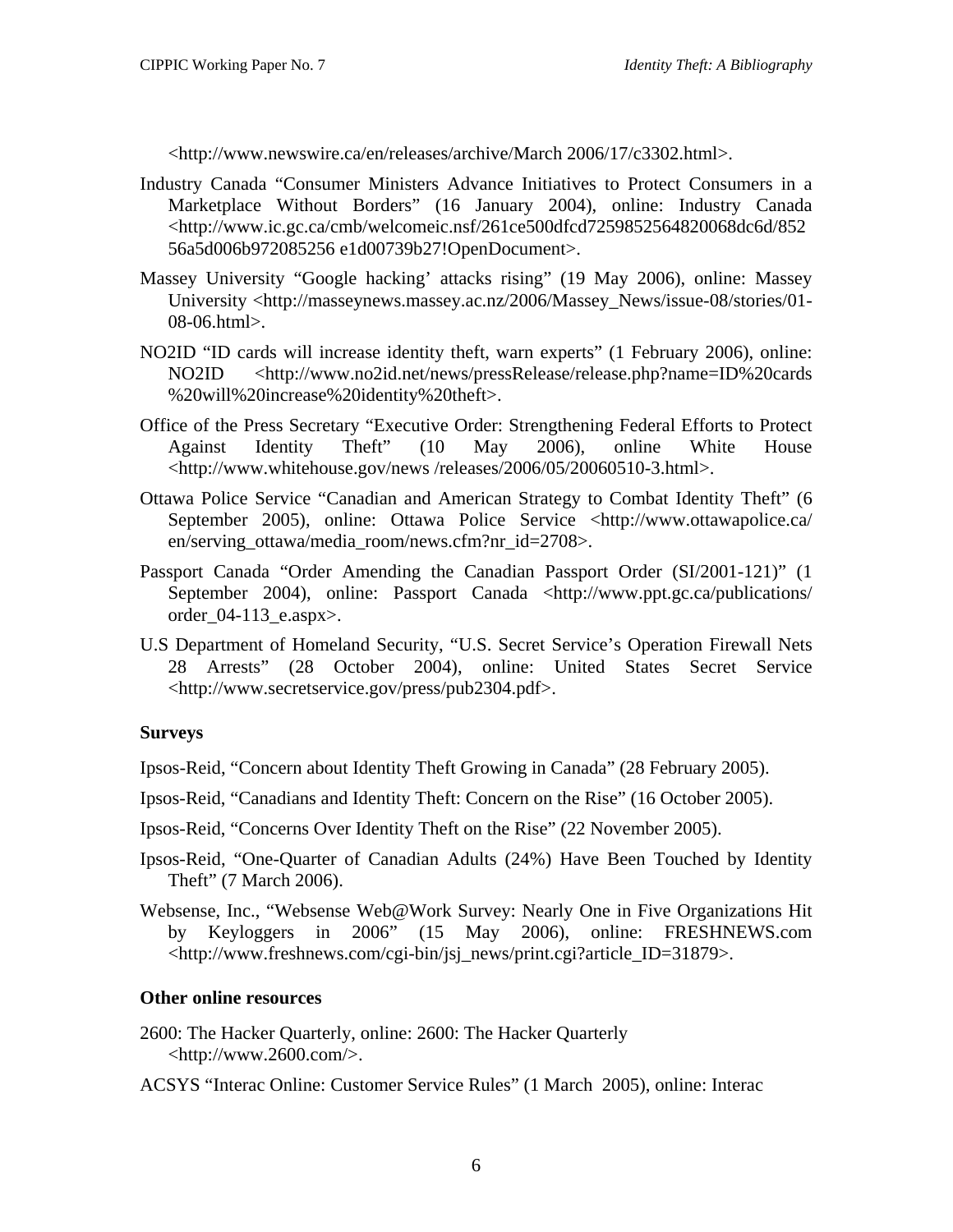Online<http://www.interaconline.com/customer\_service\_rules.pdf>.

- Alberta, Government Services Consumer Information Centre, online: <www.governmentservices.gov.ab.ca>.
- Anti-Phishing Working Group, *Phishing Archive*, online: <http://www.antiphishing.org/phishing\_archive.html>.
- Asia Pacific Economic Cooperation (APEC), Security and Prosperity Steering Group (SPSG), online: <http://www.apec.org/apec/ministerial\_statements/sectoral\_ ministerial/telecommunications/2005/annex\_e.html.>
- Business Practices & Consumer Protection Authority of British Columbia (BPCPA), "Consumer Help - Identity Theft - How to Keep Your Self Safe", online: <http://www.bpcpa.ca/index.php?option=com\_content&task=view&id=150&Itemid=7  $9$ .
- Calgary Police Service "Identity Theft Do not let it happen to you ..." (Winter 2004).
- Canada Post "Change of Address Service (Redirection)", online: Canada Post <http://www.canadapost.ca/tools/pg/manual/e01-e.asp>.
- Canada Post "Manage My Mail", online: Canada Post <https://ssl.postescanadacanadapost.ca/tools/mmm/ssl/bin/GettingStarted.asp?lang=en>.
- Canadian Bankers Association "The Canadian Bankers Association submission to the Government of Canada" (1 June 2005), online: Canadian Bankers Association <http://www.cba.ca/en/content/general/ 050617%20-%20BankActsubFINAL bookmarked%20-%20mckj.pdf>.
- Canadian Border Services Agency, *Security and Prosperity Partnership of North America*, online: Canadian Border Services Agency < http://www.cbsa-asfc.gc.ca/agencyagence/spp-psp-e.html>.
- Canadian Marketing Association "Combatting Identity Theft: Next Steps", online: <http://www.the-cma.org/membership/memberbenefits.cfm>.
- Card Swipe Magnetic Card Readers, online: E System Sales <http://ezcashregister.com/card\_readers.htm>.
- CARP Canada's Association for the Fifty Plus, "CARP's Response" (9 December 2004), online: 50Plus.com <http://en.50plus.com/PDF/brief\_identitytheft\_dec04.doc>.
- Central Bank Counterfeit Deterrence Group (CBCDG) "Banknotes & Counterfeit Deterrence" online: <http://www.rulesforuse.org/pub/index.php?lang=en>.
- CIFAS "Identity Fraud How Serious is the Problem?", online: CIFAS <http://www.cifas.org.uk/identity\_fraud\_is\_theft\_serious.asp >.
- City of Calgary "Follow-up to shop breaking at the Canada Customs and Revenue Agency offices" (6 October 2003), online: The City of Calgary <http:// www.gov.calgary.ab.ca/citybeat/public/2003/10/release.20031006\_193103\_7097\_0>.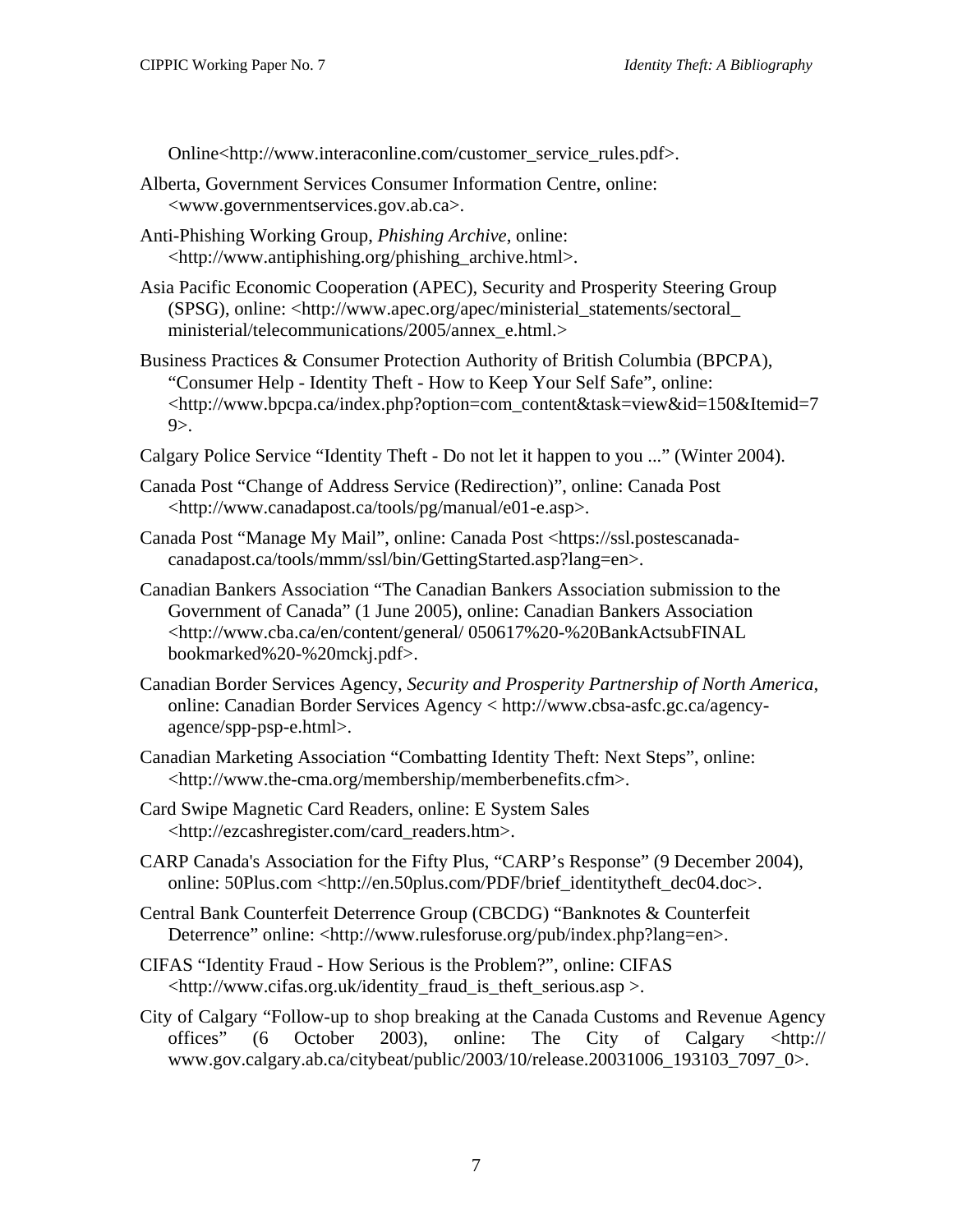- Consumer Measures Committee, *Canadian Code of Practice for Consumer Protection in Electronic Commerce*: online <http://cmcweb.ca/epic/internet/incmccmc.nsf/en/fe00064e.html#contents>.
- Consumer Measures Committee, *Cooperative Enforcement Working Group (completed)* (December 21, 2005), online: Strategis <http://strategis.ic.gc.ca/epic/internet/incmccmc.nsf/en/fe00030e.html>.
- Consumer Measures Committee, *Identity Theft Kit for Business*, online: Consumer Measures Committee <http://cmcweb.ca/epic/site/cmc-cmc.nsf/vwapj/ busidtheftkit.pdf/\$FILE/busidtheftkit.pdf>.
- Consumer Measures Committee, *The Identity Theft Statement*: *Frequently Asked Questions* (14 January 2004), online: <http://cmcweb.ca/epic/internet/incmccmc.nsf/en/fe00077e.html>.
- Consumer Measures Committee, *Tools: What and How to Tell Customers about a Breach*, online: <http://cmcweb.ca/epic/internet/incmc-cmc.nsf/en/fe00094e.html>.
- Directeur de l'état civil, *Conditions pour obtenir un certificat de naissance*, online: Directeur de l'état civil <[http://www.etatcivil.gouv.qc.ca/English/Conditions.htm>](http://www.etatcivil.gouv.qc.ca/English/Conditions.htm).
- Government of Canada, *Policy Suite Renewal Initiative* (October 2004), online: Government of Canada <http://www.tbs-sct.gc.ca/prp-pep/index\_e.asp>.
- Industry Canada, *Internet Sales Contract Harmonization Template*: online <http://strategis.ic.gc.ca/epic/internet/inoca-bc.nsf/vwapj/Sales\_Template.pdf /\$FILE/Sales\_Template.pdf>.
- Interac Association "Comments for the 2006 Review of Financial Sector Legislation" (June 2005), online: <http://www.fin.gc.ca/consultresp/06Rev\_16e.html>.
- Interac Association "Security", online: <http://www.interac.org/en\_nl\_40\_security.html>.

Javelin Strategy and Research "2006 Identity Fraud Survey Report Brochure" (January, 2006), online: Javelin Strategy and Research <http://www.javelinstrategy.com/uploads/2006IDFBrochure.pdf>.

- Liberty Alliance, online: <http://www.projectliberty.org>.
- Long, Johnny "Google Hacking Mini-Guide: Basic Search Techniques", online: informit.com <http://www.informit.com/articles/article.asp?p=170880&rl=1>.
- Lycos.ca "Identity Theft: Don't Be A Victim!", online: Lycos Canada <http://www.lycos.ca/lifestyle/family/identity\_theft:\_dont\_be\_a\_victim!.html>.
- Market Place "GTA", online: CBC.CA <http://www.cbc.ca/consumers/market/files/ cars/gta/ learn.html>.
- Marketplace "What is 'phishing'?", online: CBC.CA <http://www.cbc.ca/consumers/ market/files/scams/phishing/phishingdefined.html>.
- Moreau, Vivian "Place hand here" (2005), online: <http://www.carleton.ca/ottawainsight/2005/pfinance/pf10.html>.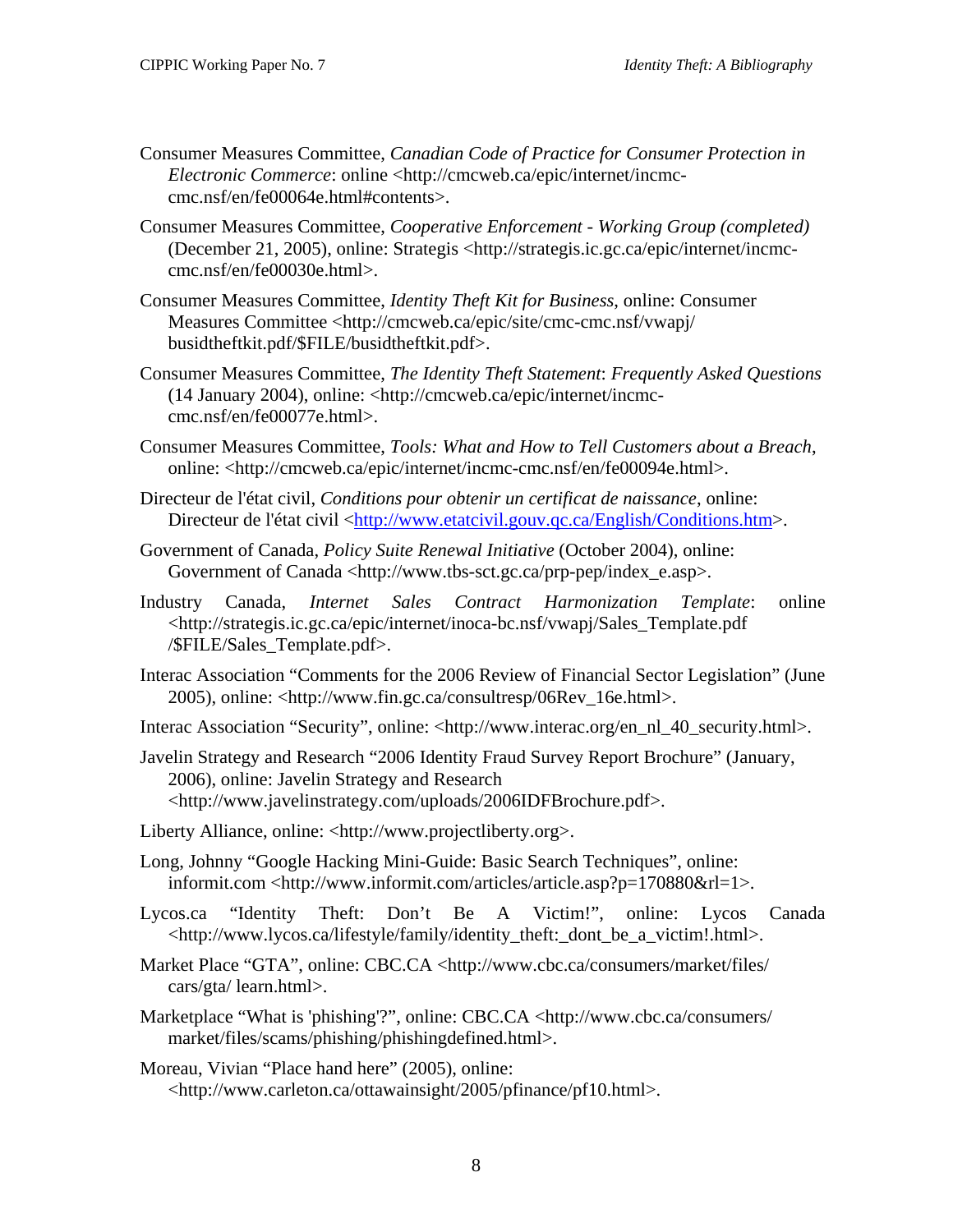- Organisation for Economic Co-operation and Development (OECD), "Guidelines for the Security of Information Systems and Networks" (2002), online: <http://www.oecd.org/dataoecd/16/22/15582260.pdf>.
- Organisation for Economic Co-operation and Development (OECD), "What is the Working Party on Information Security and Privacy (WPISP)", online: <http://www.oecd.org/document/46/0,2340,en\_2649\_34255\_36862382\_1\_1\_1\_1,00.ht ml>.
- Office of the Information and Privacy Commissioner for British Columbia, *PIPA and the Hiring Process* (10 April 2006), online: <http://www.oipcbc.org/pdfs/private/ PIPAHiringFAQ(10APR06).pdf>.
- Office of the Privacy Commissioner of Canada, F*act Sheet: Identity Theft: What it is and what you can do about it*, online: Privacy Commissioner of Canada, online: <http://www.privcom.gc.ca/fs-fi/02\_05\_d\_10\_e.asp>.
- Ontario Ministry of Health and Long-term Care, *Health Card Fraud*, online: Ontario Ministry of Health and Long-term Care <http://www.health.gov.on.ca/english/ public/pub/ohip/card\_fraud.html>.
- Passport Canada, *Order Amending the Canadian Passport Order*, P.C. 2006-529 (15 June , 2006), online: Passport Canada <http://www.ppt.gc.ca/publications/order\_06- 95.aspx?lang=e>.
- PhoneBusters, *Identity Theft Complaints,* online: <http://www.phonebusters.com/english/statistics\_E05.html>.
- Phonebusters, *Identity Theft Complaints,* online: <http://www.phonebusters.com/english/statistics\_E03.html>.
- PhoneBusters, *Welcome to PhoneBusters,* online: <http://www.phonebusters.com/ english/aboutus.html>.
- Reporting Economic Crime Online (RECOL), *Welcome to RECOL,* online: <https://www.recol.ca/intro.aspx?lang=en>.
- Resolution on a Draft ISO Privacy Framework Standard, 26th International Conference On Privacy And Personal Data Protection, Wroclaw (14 September 2004), online: <http://isotc.iso.org/livelink/livelink/fetch/2000/2122/327993/806742/1056984/ 36N1231\_Resolution\_on\_a\_Draft\_ISO\_Privacy\_Framework\_Standard.pdf? nodeid=5023875&vernum=0>
- Rogers, Larry "Email is a Postcard Written in Pencil", online: CERT Coordination Center <http://www.cert.org/ homeusers/email\_postcard.html>.
- Royal Canadian Mounted Police (RCMP), *RCMP Frauds and Scams Identity Theft,*  online: <http://www.rcmp-grc.gc.ca/scams/identity\_e.htm>.
- Sachs, Marcus H. "Non-standard Incident Prediction" SANS Internet Storm Center (3 June 2006), online: SANS Internet Storm Center<http://isc.sans.org/diary.php?storyid=1379&rss>.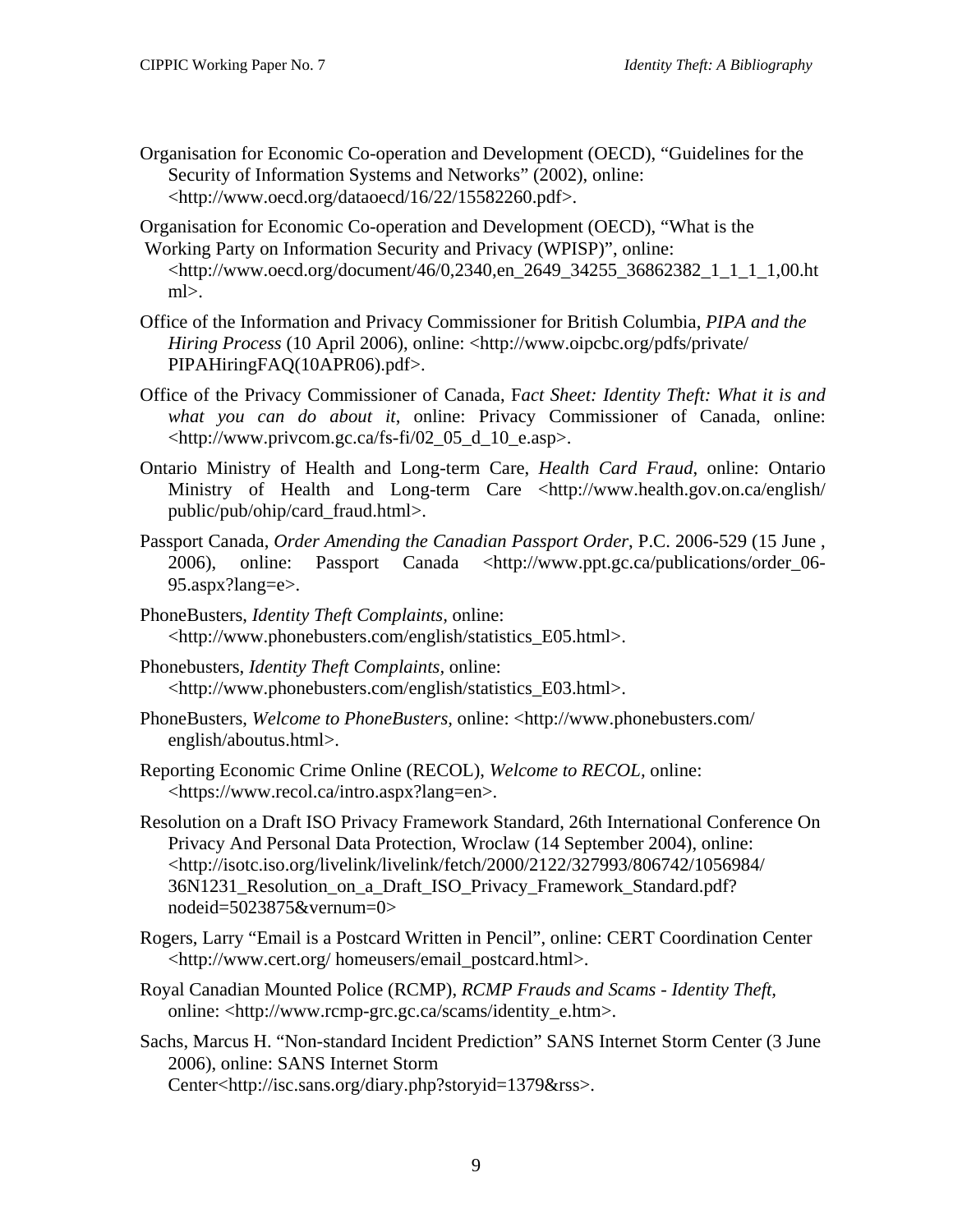- <span id="page-12-0"></span>The ISO 17799 Information Security Portal "ISO 17799: What Is It?", online: The ISO 17799 Information Security Portal <http://www.computersecuritynow.com/what.htm>.
- Trans Atlantic Consumer Dialogue (TACD), online: <http://www.tacd.org>.
- TransUnion "Fraud Alerts", online: TransUnion <http://www.transunion.com/ content/page.jsp?id=/personalsolutions/general/data/fraudAlert.xml>.
- U.N. Crime Commission, Intergovernmental Expert Group on Fraud and the Criminal Misuse and Falsification of Identity, U.S. Questionnaire, online: <www.usdoj.gov/criminal/fraud/UNOCDCQuestionnaireUSGResponseFinal.pdf>.
- Vancour Police Department "Patrol Support Section", online: City of Vancouver <http://www.city.vancouver.bc.ca/police/operations/patrolsupport/>.
- University of Oklahoma Police Department, Identity Theft Part 1 Introduction to Identity Theft - The Police Notebook, online: The University of Oklahoma <http://www.ou.edu/oupd/idtheft.htm>.

Wikipedia, Magnetic stripe card, online: Wikipedia <http://en.wikipedia.org/wiki/Magnetic\_stripe\_card>.

- Winnipeg Police Service "UD :: Identity Theft", online: City of Winnipeg <http://www.winnipeg.ca/police/ TakeAction/identity\_theft.stm>.
- Yhan, Gregory "ISO 17799: Scope and implementation Part 1 Security Policy." (14 October 2005), online: Infosecwriters.com <http://www.infosecwriters.com/text\_resources/pdf/ISO17799.pdf>.

# **News Articles**

- abc7news.com "'Change Of Address' System Causing ID Theft?" abc7news.com (15 March 2006), online: abc7news.com <http://abclocal.go.com/kgo/story?section=7on\_ your\_side&id=3996599>.
- Allinson, Janet "Identity theft comes close to home" The London Free Press (23 February 23 2006), online: London Free Press <http://www.lfpress.ca/newsstand/Business/ 2006/02/23/1457797-sun.html>.
- Ambrose, Eileen "Watch out for medical identity theft" baltimoresun.com (15 May 2006), online: baltimoresun.com <http://www.baltimoresun.com/business/yourmoney/balambrose0515,0,1144222.column?coll=bal-news-columnists>.
- Bellett, Gerry "Identity-theft probe leads to seizure of ingredients for crystal meth" Vancouver Sun (4 March 2006), online: canada.com <http://www.canada.com/ vancouversun/news/story.html?id=271e07cf-f0fd-4953-bd4a-8620e5e128e3&k=62244>.
- Boggan, Steve "Q. What could a boarding pass tell an identity fraudster about you? A. Way too much" Guardian Unlimited (3 May 2006), online: Guardian Unlimited <http://www.guardian.co.uk/idcards/story/0,,1766266,00.html>.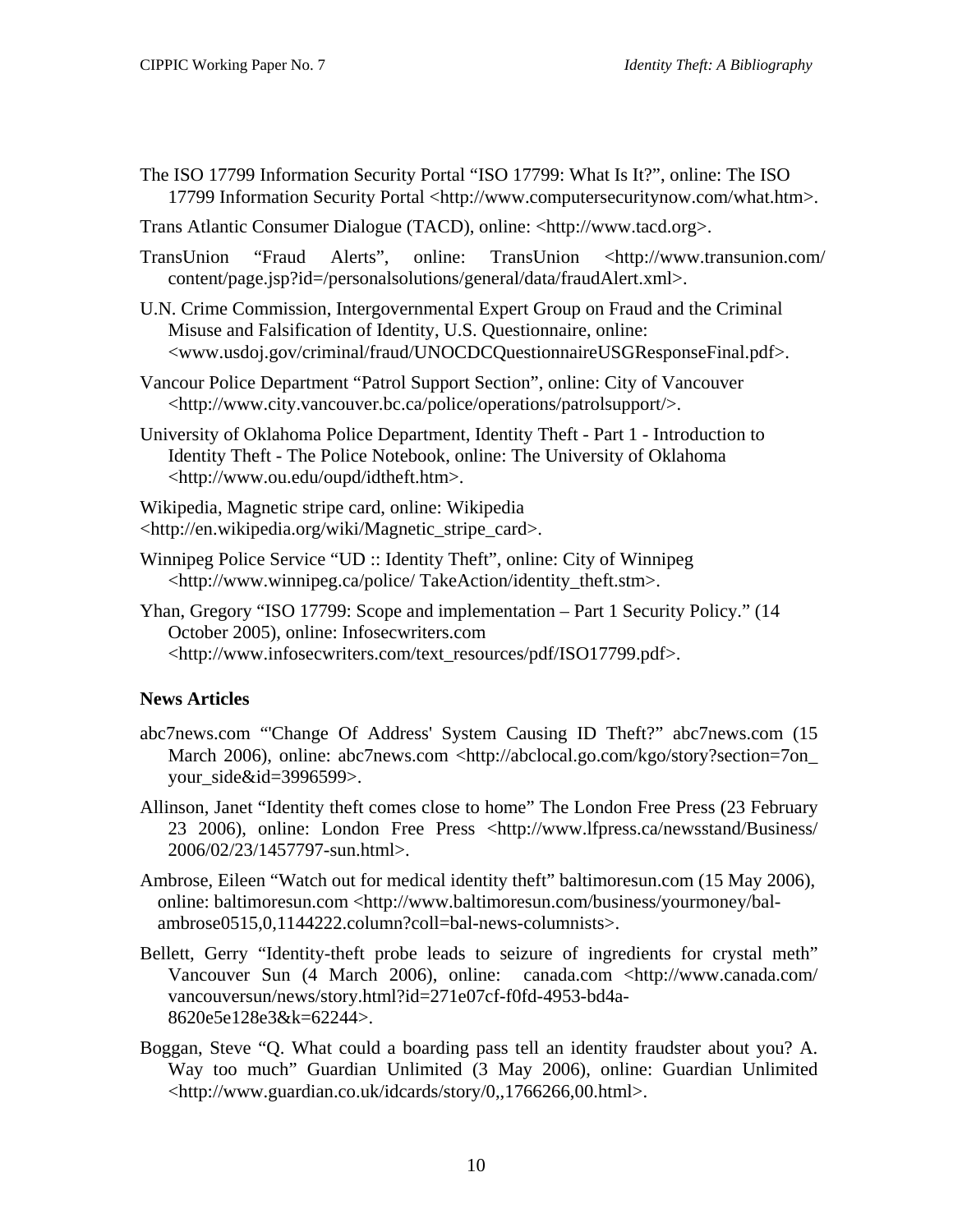- Bronskill, Jim "Documents obtained by CP suggest demand for passports expected to double" Ottawa Citizen (May 4, 2006), online: canada.com <http://www.canada.com /ottawacitizen/news/story.html?id=33fb3944-50b6-49a3-a174-efb77bfe4d09&k= 59755>.
- Canton, David "Today's Business Law, Identity theft targeted" The London Free Press (29 October 2005), online: The London Free Press <http://www.lfpress.ca/cgibin/publish.cgi?p=110581&x=articles&s=shopping>.
- CBC News, "Alberta launches 'most secure' driver's licence" (4 June 2003): online CBC News <http://www.cbc.ca/news/story/2003/06/04/driverlicence\_030604.html>.
- CBC News "Security breach opens 1,400 Canadians to possible identity theft" CBC News (17 March 2004), online: CBC News <http://www.cbc.ca/story/canada/national/2004/ 03/16/credittheft040316. html>.
- Chicago Tribune "U.S. adds watchdog pressure on banks" Chicago Tribune (17 May 2006), online: <http://www.chicagotribune.com/business/chi-0605170146may17,1, 6883279.story?coll=chi-business-hed&ctrack=1&cset=true>.
- De Guzman, Mari-Len "Bank fraud trail leads to former outsourcing help" itWorkCanada (28 April 2006), online: itWorkCanada <http://www.itworldcanada.com/a/ Security/3185acb5-1b95-4019-8bf9-a146ecf8446f.html>.
- Fife, Robert, *"*Theft threatens privacy of 120,000" (Canada.com News, 30 September 2003), online: PSSG - Information Risk Management, Privacy + Cyberliability Specialists <http://www.projectscope.com/images/RevCanTaxtheft.pdf>.
- Galloway, Gloria "Canada Post tip leads to arrests in identity scam" Globe and Mail (9 March 2006), online: globeandmail.com <http://www.theglobeandmail.com/ servlet/story/RTGAM.20060309.gtpost09/ BNStory/Technology/home>.
- Halle, Karina "Identity theft a real threat" The Digital Times, online: <http://www.tru.ca/news/stories05dec6/identityx.html>
- Harris, Dan "Medical ID Theft Can Wreck Victims' Health and Finances" ABC News (3 May 2006), online: ABC News <http://www.abcnews.go.com/GMA/Health/story?id=1917165 &page=1>.
- Hume, Mark, "Identity theft feared after credit information stolen", Globe and Mail (16 March 2004), online: globeandmail.com <http://www.theglobeandmail.com/ servlet/story/RTGAM.20040316.wxcredit0316/BNStory/ Front>.
- Gores, Paul "Banks must do more to fight identity theft, expert says" Journal Sentinel (8 February 2006), online: Journal Sentinel <http://www.jsonline.com/story/ index.aspx?id=391823>.
- Krebs, Brian, "Citibank Phish Spoofs 2-Factor Authentication" The Washington Post (10 July 2006), online: washingtonpost.com <http://blog.washingtonpost.com/securityfix /2006/07/citibank\_phish\_spoofs\_2factor\_1.html>.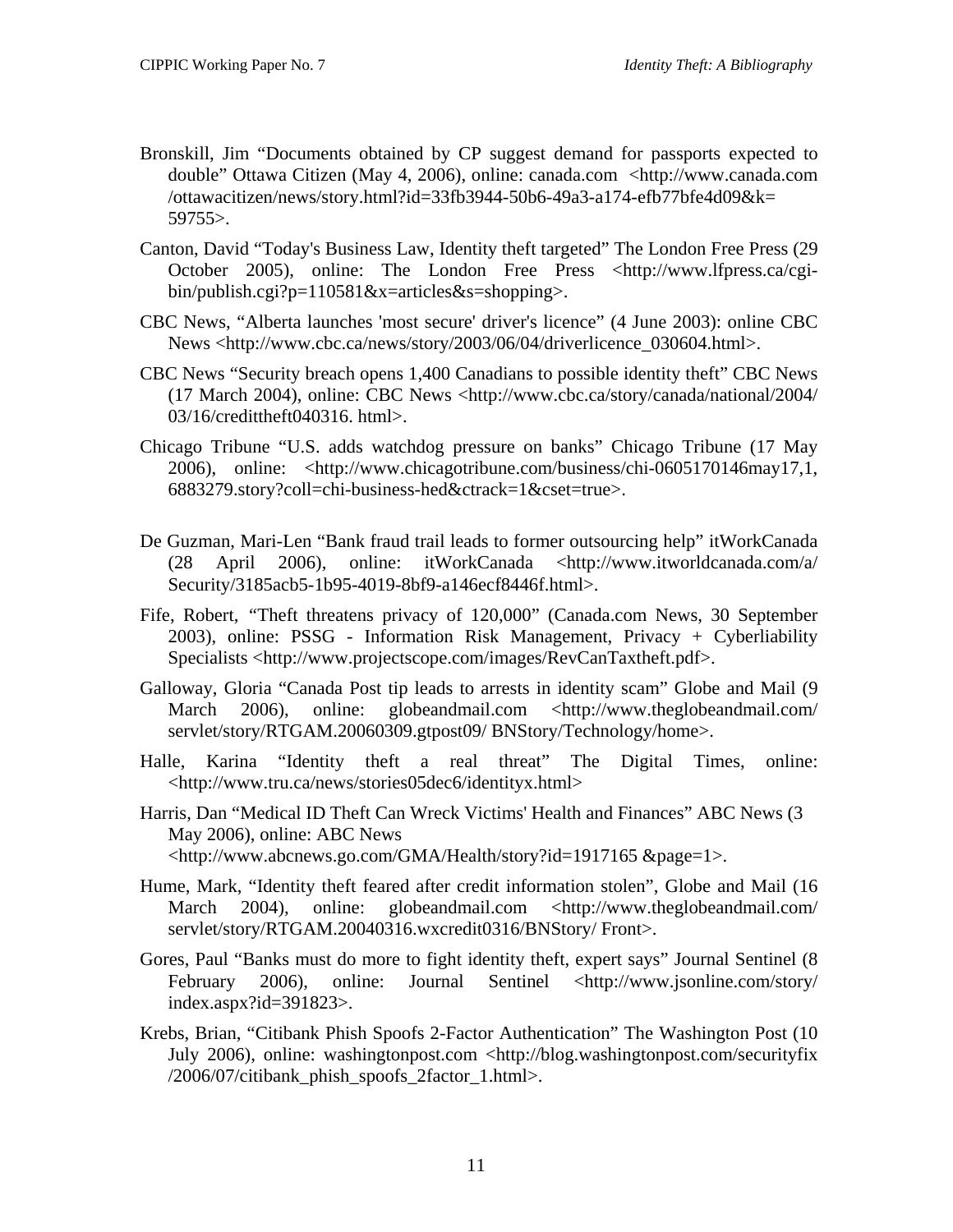- Krim, Jonathan "A Matter of Public Record" Washington Post (25 May 2005), online: washingtonpost.com <http://www.washingtonpost.com/wp-dyn/content/article/2005/ 05/24/AR2005052401347\_pf.html>.
- Lanzano, Louis "Man sentenced to 14 years for ID theft" The Associated Press (11 January 2005), online: MSNBC.com <http://www.msnbc.msn.com/id/6813982/>.
- Lombardi, Rosie, "Myths about identity theft debunked by experts" IT World Canada (22 March 2006), online: itWorldCanada <http://www.itworldcanada.com/a/News/ e161e83b-f2b4-4aba-bff4-44d22b0ee696.html>.
- May, Kathryn "Clumsy online service forced on PS" Ottawa Citizen (23 January 2006): online: canada.com <http://www.canada.com/ottawacitizen/news/story.html?id= aa60e117-5e88-4e07-bb2c-7dd5b8c37470>.
- McLellan, Wendy "Hot market fuels mortgage fraud" Leader-Post (1 May 2006), online: Leader-Post <http://www.canada.com/reginaleaderpost/news/business\_agriculture/ story.html?id=713e4985-0e75-40f4-8bdd-9100fa3155c8>.
- McMillan, Robert, "Six charged in breakup of AOL identity theft ring", IDG News Service (29 September 2006), online: Computerworld <http:// www.computerworld.com.au/index.php/id;1195237489;fp;4;fpid;1398720840>.
- McQueen, M.P. "Employers Offer to Help Fight Identification Theft" The Wall Street Journal (1 June 2006), online: The Wall Street Journal Online <http://www.careerjournal.com/hrcenter/ articles/20060601-mcqueen.html>.
- Mulholland, Angela "Computer file with vital ID data goes missing", CTV.ca (31 January 2003), online: CTV.ca <http://www.ctv.ca/servlet/ArticleNews/story/CTVNews/ 1043943775310\_127>.
- Naraine, Ryan, "Computer Virus 'Hijacks' American Express Web Site" Fox News (1 May 2006), online: FOXNews.com <http://www.foxnews.com/story/0,2933,193784 ,00.html>.
- Ottawa Citizen, "Student loan bidders must protect data" (13 March 2006) at A3.
- Plas, Joe Vanden "Managing the nightmare of identity theft" Wisconsin Technology Network (5 September 2006), online: Wisconsin Technology Network <http://wistechnology.com/article.php?id= 2942>.
- Pope, Justin "Discarded computer hard drives prove a trove of personal info" The Associated Press (15 January 2003), online: SecurityFocus <http://www.securityfocus.com/news/2055>.
- Poulsen, Kevin, "Crazy-Long Hacker Sentence Upheld" Wired News (11 July 2006), online: Wired News <http://www.wired.com/news/technology/0,71358-0.html>.
- Regan, Keith "Can Legislation Stop Identity Theft?" ECT News Network (1 March 2006), online: TechNewsWorld <http://www.technewsworld.com/story/49099.html>.